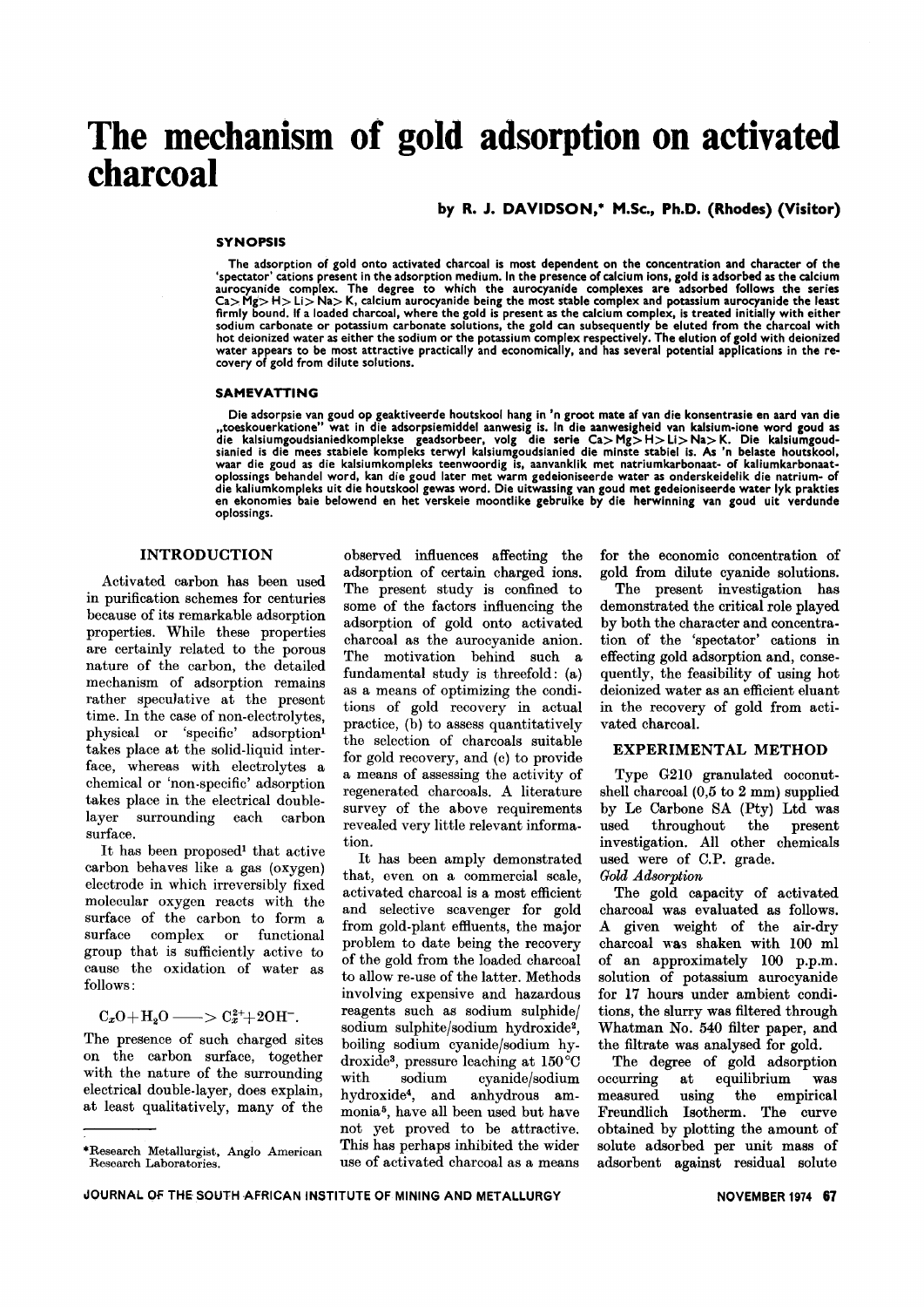

Fig. I-The effect of ionic strength on the adsorption of gold at pH 10 ( $\circ$  0,2M boric acid/0,2M potassium chloride/sodium hydroxide buffer solution, @ municip<br>tap water,  $\times$  deionized water)

concentration at a given temperature results in an isotherm equilibrium curve (the mass of the adsorbent is assumed to be proportional to its surface area). By the Freundlich isotherm relationship,

$$
\frac{\mathbf{X}}{\mathbf{M}} = \frac{k^{1/n}}{2}
$$

where  $X=$ mass of solute adsorbed or removed from solution,

 $M =$ mass of adsorbent,

 $c$ =concentration of solute remaining in solution, and

 $\frac{k}{m}$  are constants,  $\frac{k}{m}$  being a measure of the fundamental effectiveness of the adsorbent, and *n* a measure of the change in rate of effectiveness with relative dosage.

The Freundlich equation was found to describe the mechanics of gold adsorption on activated charcoal more accurately than the more theoretical Langmuir equation. *Reaction Rates*

Data on adsorption reaction rates were obtained from a given weight of air-dried charcoal that had been shaken with 100 ml of an approximately 100 p.p.m. solution of potassium aurocyanide for a given time interval before filtration and analysis. The pH of the adsorption medium was adjusted by the addition of 0,1N sodium hydroxide or

O,lN hydrochloric acid as required. *Gold Elution*

15 g of air-dried loaded charcoal (ca  $0.5\%$  Au) was placed in an oil-jacketed chromatography column (0,9 cm internal diameter by 40 cm) in series with an LKB 17000 Minirac fraction collector. After wetting back the charcoal, deionized water was pumped through the column, and the subsequent eluate fractions were analysed. A high-quality deionized water was used in the present study (conductivity ca 1500 *p.Sjm,* Na 0,5 p.p.m., K 0,2 p.p.m., Ca 0,15 p.p.m., Mg 0,01 p.p.m.).

## FACTORS AFFECTING GOLD ADSORPTION

## *Effect of Ionic Strength on Gold Adsorption*

Early attempts using tap water, and finally deionized water, to reproduce adsorption isotherms under conditions of constant pH and temperature proved futile. Good reproducibility was, however, achieved in a strong 0,2 M boric acid/0,2 M potassium chloride/ sodium hydroxide buffer solution (pH 10,0). Fig. 1 illustrates a wide divergence of capacity constants,  $\frac{k}{2}$ , although the  $\frac{n}{2}$  values remain virtually constant at  $3,2$ . A progressive increase in  $k$  values from 5 mg/g with deionized water to 22 mg/g in the standard boric buffer solution suggested that the ionic strength of the adsorption medium played some important role in the adsorption



Fig. 2-The effect of sodium and calcium ions on the adsorption of gold at pH 7,2  $\bullet$  Ca  $^{2+}$  added as calcium chloride<br> $\circ$  Na+  $\,$  added as sodium chloride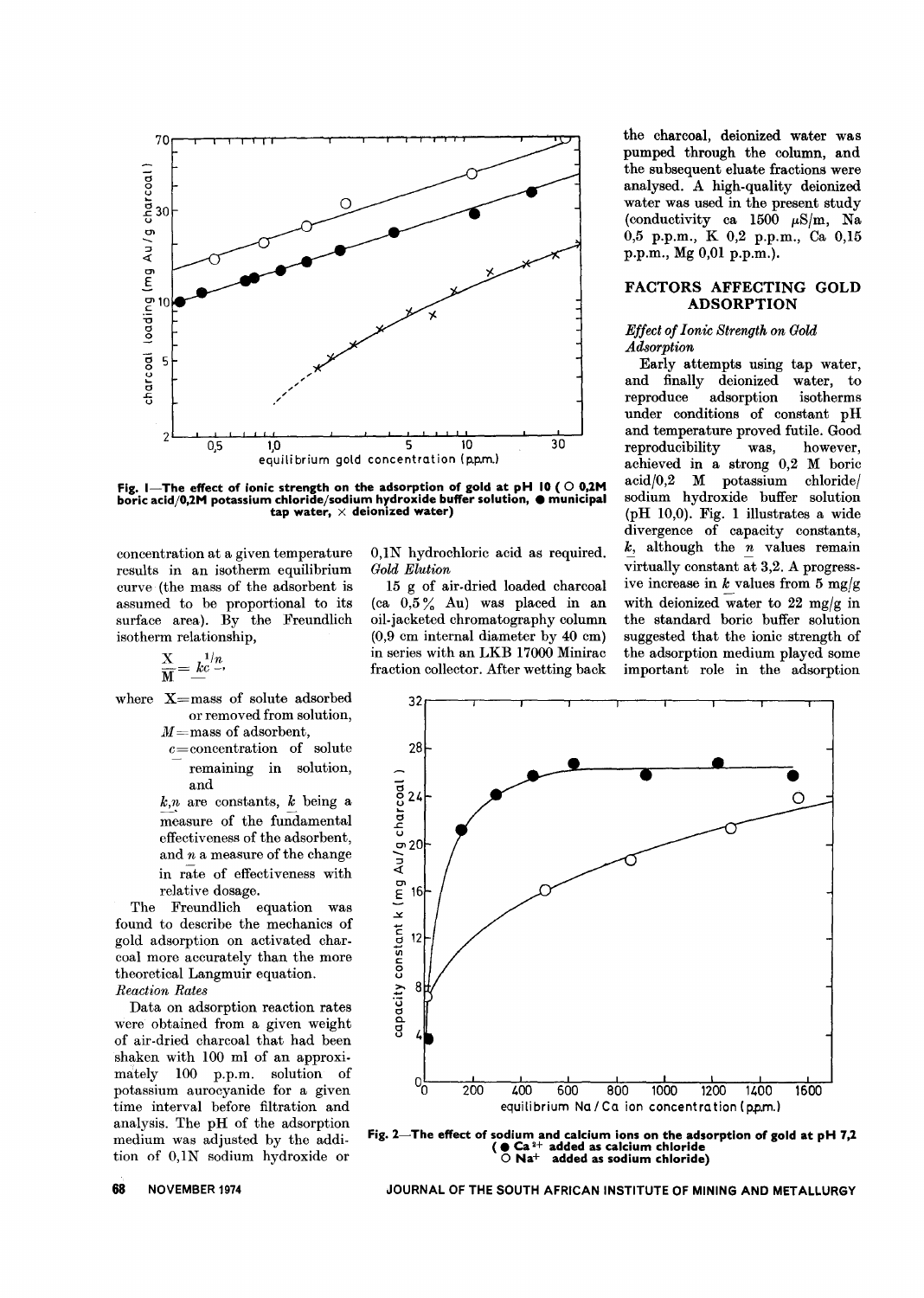mechanism. The mechanism was thought to involve stabilizing the charge on the relatively large aurocyanide anion by means of a complementary small cation, indicating the important role played by 'spectator' cations comprising the charged electrical double-layer surrounding charcoal surfaces.

Fig. 2 shows the effect of an increase in the ionic strength of the adsorption medium with sodium and calcium ions, respectively. A very marked increase in the capacity constant, *k,* of the charcoal can be observed in each instance, although the addition of calcium ions has a far greater effect than the addition of sodium ions. This very large differ- $\frac{1}{2}$  ence in  $\frac{k}{2}$  produced by the presence of sodium and calcium ions cannot be explained in terms of ionic strength alone, and it is considered that the adsorbed calcium aurocyanide complex is, in addition, more stable than the sodium aurocyanide complex.

The influence of excessive additions of calcium ions to the adsorption medium likewise had a noticeable effect on both reaction rates and on adsorption isotherms when compared with the effects produced by the addition of sodium ions. Figs. 3 and 4 illustrate the reaction rates for gold adsorption at various pH levels (3 to 11) obtained in the presence of excess sodium and calcium ions respectively. It can be seen that the addition of 1000 p.p.m. of calcium ions has a greater influence on the kinetics of gold adsorption than does the presence of 2000 p.p.m. of sodium ions.

Fig. 5 illustrates the equilibrium adsorption isotherms obtained at pH 10 for gold solutions in various ionic media in contact with activated charcoal. Both the capacity constant, *k*, and the slope  $(n=3,2)$  for the isotherm carried out in the presence of excess sodium ions (graph  $\circ$  in Fig. 5) were typical of solutions containing only sodium and potassium cations. Results were easily reproducible, and the adsorption of gold was found to obey the Freundlich equation between equilibrium concentrations 0,01 to 100 p.p.m. of gold. Conversely, gold



Fig. 3-The effect of pH on reaction rates in the presence of 2000 p.p.m. of sodium added as sodium chloride  $(O pH 3,3, ① pH 7,4,$  $\times$  pH 11,3)



Fig. 4-The effect of pH on reaction rates in the presence of 1000 p.p.m. of calcium added as calcium chloride  $(O$  pH 3,1,  $\rho$  pH 7,2,  $\times$  pH 10,6)  $^{-}$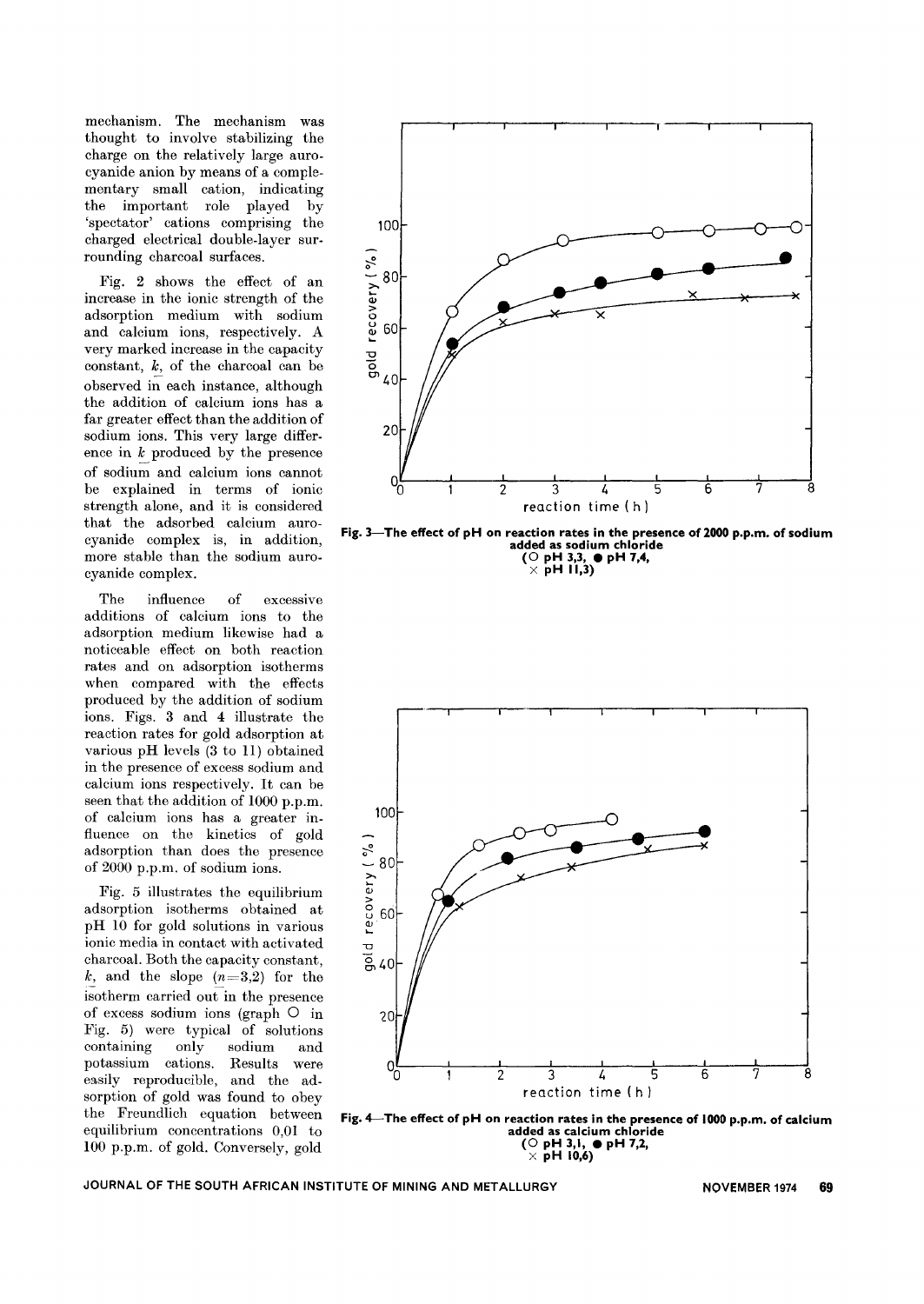

Fig. 5—The effect of the ionic media on the adsorption of gold at pH 10<br>(○ 0,2M boric acid/0,2M potassium chloride/sod ium hydroxide buffer solutio<br>● 1000 p.p.m. Ca2+ added as calcium chloride,  $\times$  gold-plant effluent)

adsorption carried out in the presence of excess calcium ions (graphs. and  $\times$  in Fig. 5) yielded poor reproducibility, the isotherm resulting in a different value for  $n$  $(n \approx 2)$  and not displaying a linear log-log relationship. The similarity between the isotherm obtained in the presence of 1000 p.p.m. of calcium ions and that obtained with gold-plant effluent to which potassium aurocyanide had been added should be noted.

## *Effect of pH on Gold Adsorption*

both hydrogen and hydroxide ions tend to be adsorbed fairly strongly by activated carbons, the adsorption of other ions is influenced to a considerable extent by the pH of the solution medium. Fig. 6 shows the effect of pH on the adsorption capacity of activated charcoal for gold in the presence of 2000 p.p.m. of sodium ions added as sodium chloride. The pH was adjusted by the addition of either sodium hydroxide or hydrochloric acid to the system. An increase in the capacity constant, *k,* from 18 mg/g at pH 10 to 44 mg/g at pH 4 should be noted. This observed decrease in *k* at higher pH values can be expected if it is considered that both the hydroxide and aurocyanide anions are competing for active adsorption sites on the charcoal surface. Likewise, the reaction rates of gold adsorption were found to increase considerably when the pH of the adsorption medium was lowered (Figs. 3 and 4).

## *Effect of Temperature on Gold Adsorption*

Being an exothermic reaction, adsorption tends to increase with decreasing temperature. The energy changes accompanying adsorption are usually very small, and thus small ambient variations in temperature tend not to alter the adsorption process to any significant extent. Studies of equilibrium gold adsorption carried out under isothermal conditions in a strong boric acid/ potassium chloridejsodium hydroxide buffer solution at pH 10 as a function of temperature (20 to 30°C) indicated a linear variation in the capacity constant,  $k$ , of only 0,3 mg/g/ $\mathrm{^{\circ}C}$ .

Because earlier findings had demonstrated that gold adsorption was most dependent on both the concentration and character of the 'spectator' cations present in the adsorption medium, the use of deionized water was immediately suggested as an eluant for the subsequent recovery of gold from activated charcoal. Studies of equilibrium adsorption carried out under ambient conditions  $(22^{\circ}C)$  with deionized water yielded a capacity constant,  $k$ , of 5 mg/g, which was significantly less than the values observed at higher ionic strengths (Fig. 1), where  $\bar{k}$  was 22 mg/g. This effect when deionized water is used can be expected to be greatly magnified at elevated temperatures. Fig. 7 illustrates the equilibrium isotherm for gold adsorption carried out at 94 °C (refluxed at the boil for 7 hours) with deionized water. A



Fig. 6-The effect of pH on the adsorption of gold in the presence of 2000 p.p.m. of sodium

JOURNAL OF THE SOUTH AFRICAN INSTITUTE OF MINING AND METALLURGY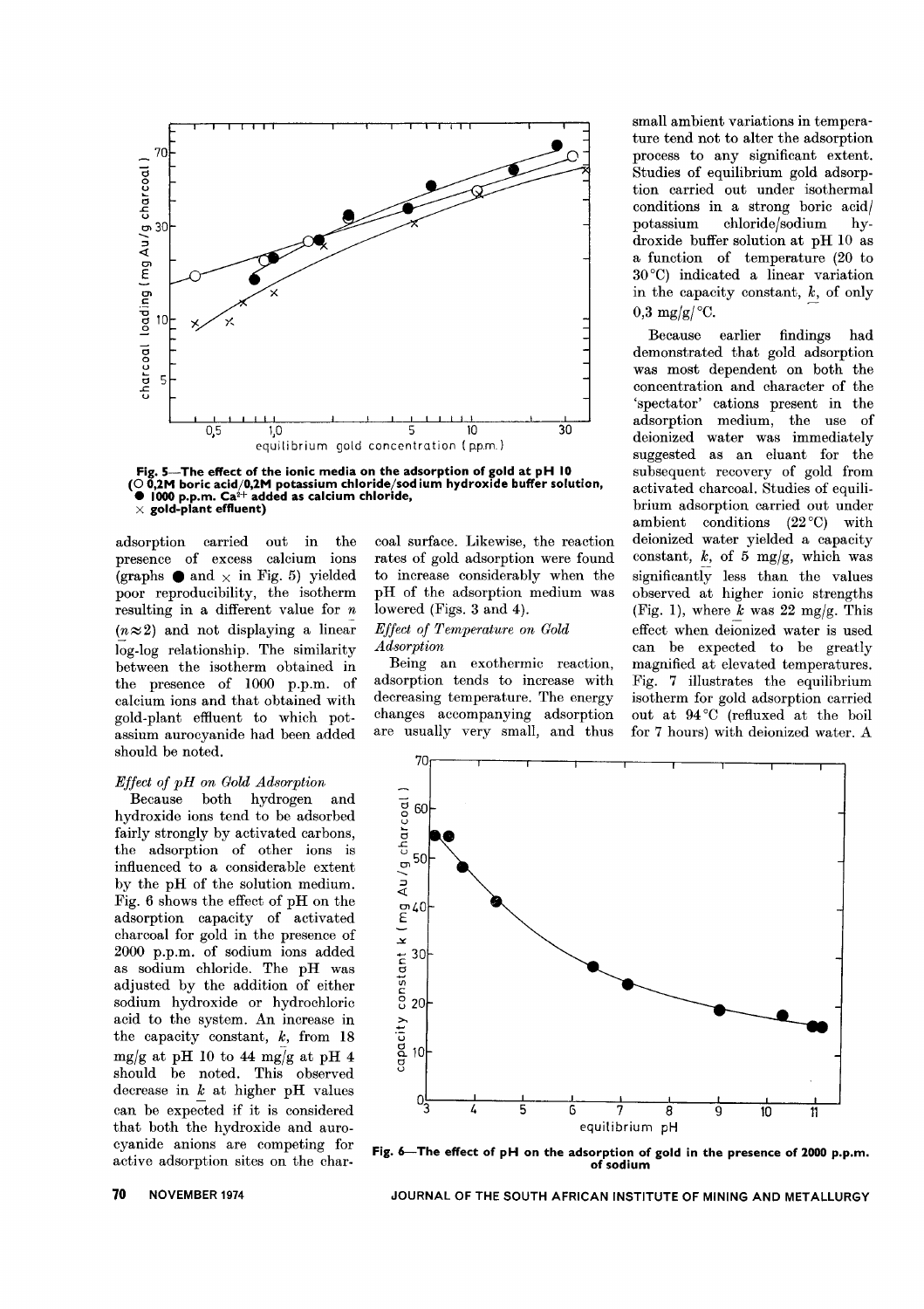capacity constant,  $k$ , of only  $0,13$ mg/g was obtained. It can also be noted that concentrations of sodium and potassium ions in solution increased progressively to 5 and 40 p.p.m. respectively as larger amounts of charcoal were used. The increase was attributed to the leaching of impurities from the original charcoal (see Table I).

The above findings suggested the use of hot deionized water as an eluant in the recovery of gold from activated charcoal. Further investigation was confined to a demonstration that such a possibility did in fact exist.

## ELUTION OF GOLD FROM ACTIVATED CHARCOAL WITH DEIONIZED WATER

## *Elution from Charcoal Loaded with Potassium A urocyanide*

Activated charcoal was loaded to 0,63 per cent gold by being shaken in a solution of potassium aurocyanide and then being air-dried prior to use. The subsequent elution of the loaded charcoal at a flow velocity of 2,4 cm/min and  $90^{\circ}$ C with deionized water as eluant yielded a gold recovery of 43 per cent in 21 bed volumes (Fig. 8).

In a similar exercise, the loaded



Fig. 8-The elution of charcoal loaded with potassium aurocyanide (0,63 per cent Au) at 90°C using deionized water A no carbonate pretreatment

B pretreated with 5 per cent calcium chloride<br>C pretreated with 10 per cent sodium carbonat

charcoal was soaked in a 5 per cent calcium chloride solution overnight before being washed and eluted at 90°C as above. After elution with 22 bed volumes, a recovery of only 1 per cent gold was recorded (Fig. 8).



Fig. 7-The equilibrium adsorption isotherm for gold adsorption at  $94^{\circ}$ C using deionized water

The same charcoal sample was then treated with 8 bed volumes of a 10 per cent sodium carbonate solution at 50°C before being eluted with deionized water at 90°C. A gold recovery of 80 per cent in 21 bed volumes of deionized water was recorded (Fig. 8).

## *Elution from Charcoal Loaded from Gold-plant Effluent*

Activated charcoal was loaded to 0,33 per cent gold from a gold-plant effluent containing ca 0,1 p.p.m. of gold. Table I, which compares the composition of the original charcoal with that of the loaded charcoal, shows that there was a large increase in the calcium content of the loaded charcoal.

The elution of the above loaded charcoal, when only deionized water at 90 °C was used, yielded a gold recovery of only 2 per cent in 8 bed volumes.

Samples of the loaded charcoal were then each pretreated, before elution at  $90^{\circ}$ C, with 8 bed volumes of the following reagents at 50 °C with deionized water as before: 10 per cent potassium carbonate, 10 per cent sodium carbonate, 1,5 per cent lithium carbonate (saturated solution), 10 per cent ammonium carbonate, and 10 per cent sodium chloride.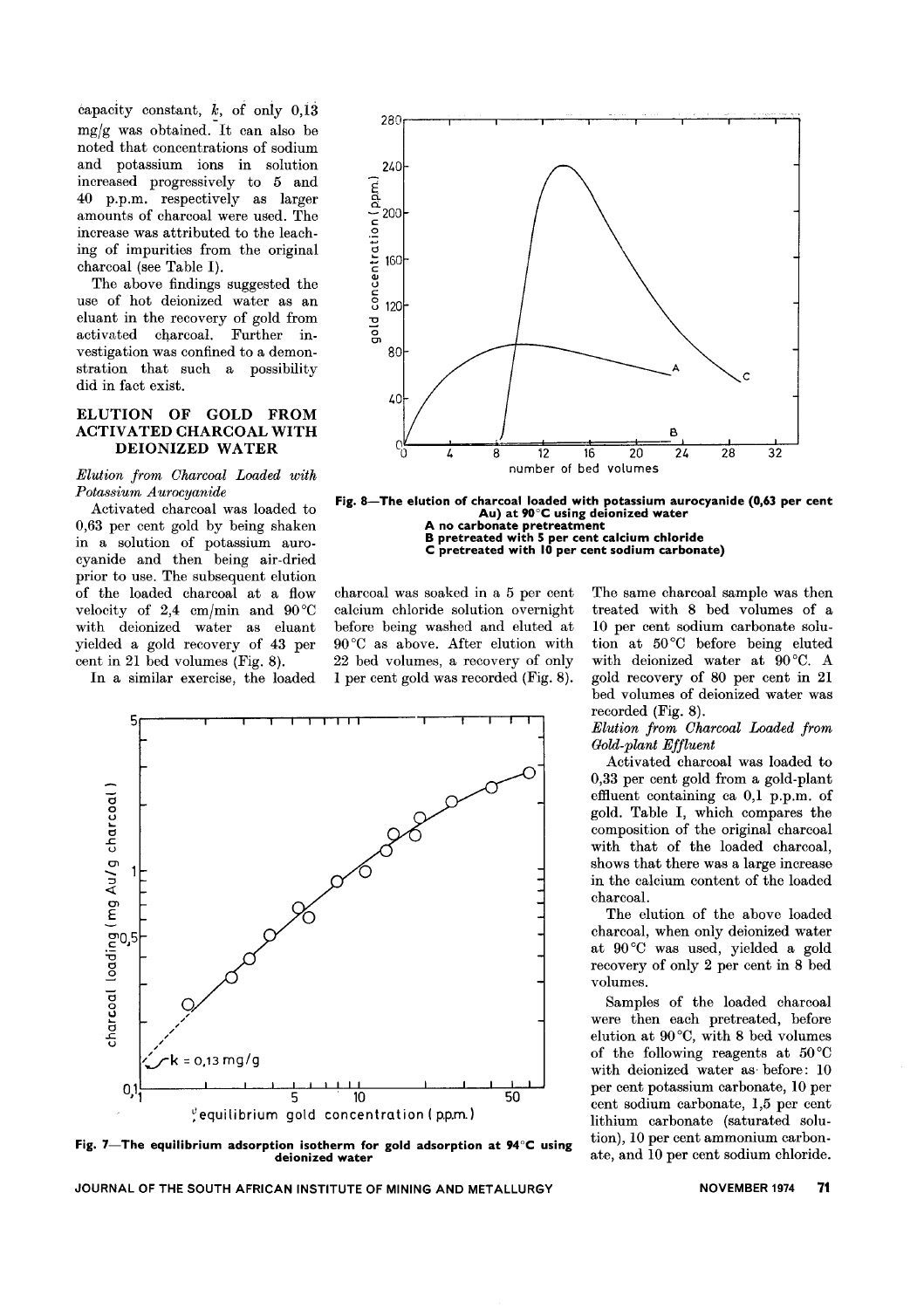#### TABLE I

THE COMPOSITION OF ACTIVATED CHARCOAL LOADED TO  $0.3$  PER CENT GOLD FROM GOLD-PLANT EFFLUENT

| Element        | Original charcoal<br>p.p.m. | Loaded charcoal<br>p.p.m. | Acid-washed<br>loaded charcoal<br>p.p.m. |  |  |
|----------------|-----------------------------|---------------------------|------------------------------------------|--|--|
| Na             | 18 500                      | 4 500                     |                                          |  |  |
| ĸ              | 10 400                      | 1900                      |                                          |  |  |
| Ca             | 640                         | 4800                      | 410                                      |  |  |
| Mg             | 300                         | 100                       |                                          |  |  |
| Au             | 0                           | 3 300                     | 3500                                     |  |  |
| Ag             | < 10                        | 45                        | 25                                       |  |  |
| Fe             | 1500                        | 1500                      | 1600                                     |  |  |
| $\mathbf{N}$ i | 10                          | 2500                      | 290                                      |  |  |
| Cu             | 20                          | 240                       | 170                                      |  |  |
| Co             | 4                           | 2                         |                                          |  |  |
| Zn             | 120                         | 380                       | 80                                       |  |  |

The semi-quantitative spectrographic analysis, reported in p.p.m., for the loaded charcoal is as follows:

Sr 30, Bi < 5, Pb 10, Sb < 10, Sn 5, Y < 10, Be < 0,1, Mo < 10, Nb < 1000, La < 100, V 10, Zr 10, Cd < 5, Ti 50, Al 100, Ba < 100, Ge < 5, Si 300, Cr < 50, Mn 10, B 10, As 100

Fig. 9 illustrates the resulting elution patterns, which indicate that only potassium, lithium, and sodium carbonate have any significant effect on the subsequent elution of gold. The gold recovery was 84 per cent in 20 bed volumes of deionized water when 10 per cent potassium carbonate was used.

In a similar exercise, a sample of loaded charcoal was eluted with 4 bed volumes of 5 per cent potassium carbonate at  $50^{\circ}$ C, followed by elution with deionized water at  $90^{\circ}$ C, the flow velocity being maintained at 0,74 cm/min. The subsequent analysis of the eluate fractions (Table II) indicates the simultaneous elution of gold and silver in the form of their potassium cyanide complexes, together with the elution of nickel and copper. The antipathetic relationship between gold and silver with respect to calcium and magnesium is striking, indicating that gold does not elute as a calcium or magnesium aurocyanide under such conditions.

Effect of Acid Pretreatment on Charcoal Loaded from Gold-plant Effluent

A sample of charcoal loaded from a gold-plant effluent was acidwashed by means of continuous elution overnight with 2,5 per cent  $(v/v)$  nitric acid/2,5 per cent  $(v/v)$ hydrochloric acid in order to remove the majority of the adsorbed elements (see Table I). No gold was eluted during this process.

The charcoal was then eluted with 4 bed volumes of 5 per cent potassium carbonate at  $50^{\circ}$ C, followed by 23 bed volumes of deionized water at 90°C, a flow velocity of cm/min being maintained  $0.74$ throughout the elution. A gold recovery of only 47 per cent was recorded, which can be compared with a recovery of 91 per cent achieved in the elution, under similar conditions, of charcoal that had not been washed in acid. A considerably reduced gold recovery can be noted.

A sample of the acid-washed

**TABLE II** 

THE CONTINUOUS ELUTION OF VARIOUS ADSORBED ELEMENTS FROM ACTIVATED CHARCOAL LOADED FROM GOLD-PLANT EFFLUENT

| Elution volume<br>ml | $\mathbf K$<br>p.p.m. | Na<br>p.p.m. | Ca<br>p.p.m. | Mg<br>p.p.m. | Au<br>p.p.m. | Ag<br>p.p.m.   | $\mathbf{F}\mathbf{e}$<br>p.p.m. | N <sub>i</sub><br>p.p.m. | Cu<br>p.p.m.     | Co<br>p.p.m. | $\mathbf{Z}\mathbf{n}$<br>p.p.m.             |
|----------------------|-----------------------|--------------|--------------|--------------|--------------|----------------|----------------------------------|--------------------------|------------------|--------------|----------------------------------------------|
| 19                   | 16 000                | 200          | 4,6          | 0,8          | 1,3          | $\lt 1$        | 5                                | 9                        | $\boldsymbol{2}$ | $\lt 1$      |                                              |
| 39                   | 22 000                | 41           | 2,8          | 0,6          | 1,5          |                | 3                                | 11                       |                  |              |                                              |
| 60                   | 24 000                | 25           | 2,0          | 0,6          | 1,6          |                |                                  | 14                       |                  |              |                                              |
| 80                   | 24 000                | 23           | 1,8          | < 0, 5       | 1,8          |                | $\frac{2}{2}$                    | 17                       | $\frac{2}{3}$    |              | $\begin{array}{c} 3 \ 5 \ 5 \ 5 \end{array}$ |
| 100                  | 25 000                | 22           | 1,8          |              | 2,0          |                | $\overline{2}$                   | 18                       | $\overline{4}$   |              | 5                                            |
| 121                  | 20 000                | $\bf{22}$    | < 0.5        |              | 28           | ₩              | $\overline{2}$                   | ---                      |                  | Ý<br>---     | ---                                          |
| 141                  | 2700                  | $\bf 5$      |              |              | 96           | 12             | $\lt 1$                          | 860                      | 35               | $\rm{<}1$    |                                              |
| 160                  | 660                   | 5            |              |              | 144          | 16             |                                  | 200                      | 12               |              |                                              |
| 179                  | 660                   | 5            |              |              | 185          | 13             |                                  | 60                       | $6\phantom{1}$   |              | $\frac{5}{2}$                                |
| 198                  | 510                   | 6            |              |              | 213          | 9              |                                  | 20                       | 5                |              |                                              |
| 217                  | 400                   | 6            |              |              | 235          | 6              |                                  | 11                       | 3                |              | $\lt 1$                                      |
| 236                  | 340                   | 6            |              |              | 228          | 3              |                                  | 7                        | $\bf 2$          |              |                                              |
| 255                  | 290                   | $\bf 6$      |              |              | 209          | $\overline{2}$ |                                  | 4                        |                  |              |                                              |
| 275                  | 260                   | 7            | 1,0          |              | 192          |                |                                  | 3                        | $\frac{2}{2}$    |              |                                              |
| 293                  | 240                   | 7            | 1,0          |              | 170          |                |                                  | $\bf{2}$                 |                  |              |                                              |
| 312                  | 220                   | 7            | 0,8          |              | 145          |                |                                  | $\overline{\mathbf{2}}$  |                  |              |                                              |
| 332                  | 180                   | 7            | 0,8          |              | 121          |                |                                  | 1                        |                  |              |                                              |
| 349                  | 160                   | 7            | 0,8          |              | 92           | $\lt 1$        |                                  |                          |                  |              |                                              |
| 370                  | 130                   | 8            | 1,0          |              | 82           |                |                                  |                          |                  |              |                                              |
| 389                  | 100                   | 8            | 1,2          |              | 65           |                |                                  |                          |                  |              |                                              |
| 440                  | 108                   | 8            | 1,2          |              | 52           |                |                                  |                          |                  |              |                                              |
| 423                  | 83                    | 8            | 1,2          |              | 39           |                |                                  |                          | $\leq 1$         |              |                                              |
| 442                  | 73                    | 9            | 1,6          |              | 29           |                |                                  |                          |                  |              |                                              |
| 461                  | 57                    | 8            | 2,4          |              | 20           |                |                                  |                          |                  |              |                                              |
| 480                  | 41                    | 8            | 3,6          |              | 13,3         |                |                                  |                          |                  |              |                                              |
| 498                  | 30                    | 6            | 6,6          |              | 9,1          |                |                                  |                          |                  |              |                                              |
| 517                  | 17,6                  | 6            | 10,0         | 0,6          | 7,0          |                |                                  | $\lt 1$                  |                  |              |                                              |
| 536                  | 10,4                  | 5            | 12,0         | 0,6          | 5,8          |                |                                  |                          |                  |              |                                              |
| 555                  | 6,9                   | 5            | 13,0         | 0,6          | 5,1          |                |                                  |                          |                  |              |                                              |
| 575                  | 4,7                   | 5            | 13,8         | 0.8          | 4.8          |                |                                  |                          |                  | v            |                                              |

Fractions of 0 to 100 ml were eluted with 5 per cent  $K_2CO_3$  at 50 °C. NOTE: 1.

Fractions of 100 to 575 ml were eluted with deionized water at 90 °C.

3.  $25 \text{ ml} = 1 \text{ bed volume.}$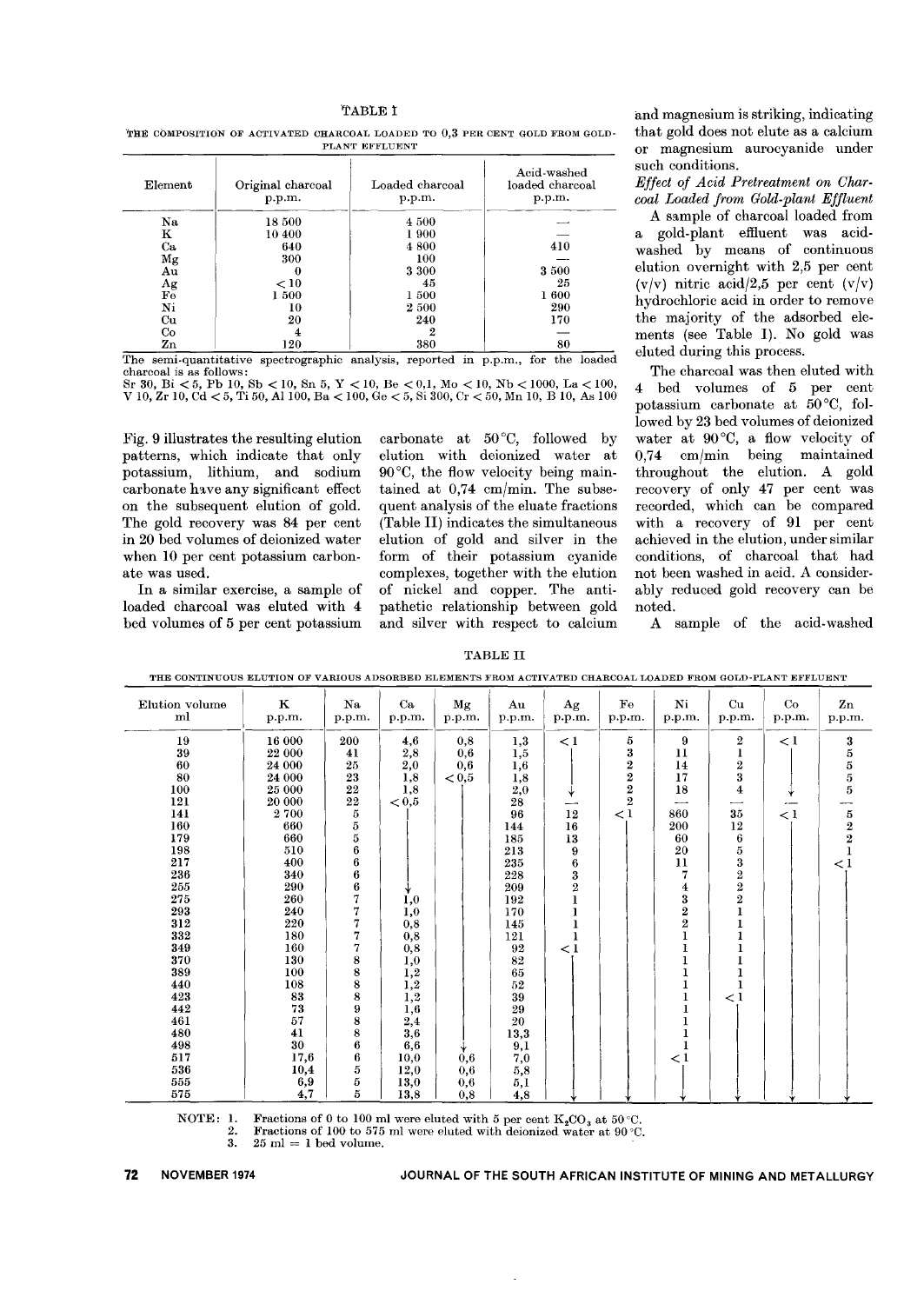

Fig. 9- The elution of loaded charcoal (0,33 per cent Au) at 90 $^{\circ}$ C using a carbonate pretreatment at 50°C

(A pretreatment 10 per cent potassium carbonate, gold recovery 84 per cen **B** pretreatment 1,5 per cent lithium carbonate, gold recovery 68 per cen C pretreatment 10 per cent sodium carbonate, gold recovery 60 per cent D pretreatment 10 per cent ammonium carbonate, gold recovery 18 per cent E pretreatment 10 per cent sodium chloride, gold recovery 12 per cent)





JOURNAL OF THE SOUTH AFRICAN INSTITUTE OF MINING AND METALLURGY

charcoal was then eluted as above, save for the pretreatment stage, where a 5 per cent potassium carbonate/3 per cent potassium hydroxide solution was used, instead of the 5 per cent potassium carbonate solution. A subsequent gold recovery of 87 per cent in 16 bed volumes of deionized water was obtained, indicating the important role played by the potassium hydroxide in effecting gold elution under the prescribed conditions.

## *Optimization of the Carbonate Pretreatment*

Initially, the application of 8 bed volumes of 10 per cent potassium carbonate eluted at 50 °C resulted in good gold recoveries from charcoal loaded from gold-plant effluent. During the course of the investigation, the temperatures of pretreatment were raised to 90 °C, and the carbonate treatment was limited to ca  $\frac{1}{2}$  bed volume (the dry loaded charcoal was placed in the column before 12 ml of the carbonate solution was pumped in, and then the saturated charcoal was allowed to stand for 2 hours before being eluted with water). Potassium hydroxide was also added to the pretreatment solution with beneficial results.

Table III summarizes the gold recoveries obtained as a function of the potassium carbonate treatment used. Gold recoveries were highest when a 5 per cent potassium carbonate/IO per cent potassium hydroxide solution was used in a continuous elution procedure.

## *Effect of Flowrates*

Fig. 10 illustrates the effect of decreasing the flowrate of the eluant using a 3 per cent potassium carbonate/I per cent potassium hydroxide pretreatment as indicated in Table Ill. The sharper elution patterns obtained as flow velocities decreased from  $0.74$  to  $0.20$  cm/min suggest that the kinetics of gold desorption are diffusion controlled under the prescribed conditions.

*Gold Elution at Higher Temperatures* As is to be expected, the elution of gold from activated charcoal is greatly enhanced at higher temperatures, affording the use of faster flowrates and thus shorter elution times, as well as yielding more-concentrated gold eluates.

Fig. 11 shows the elution of gold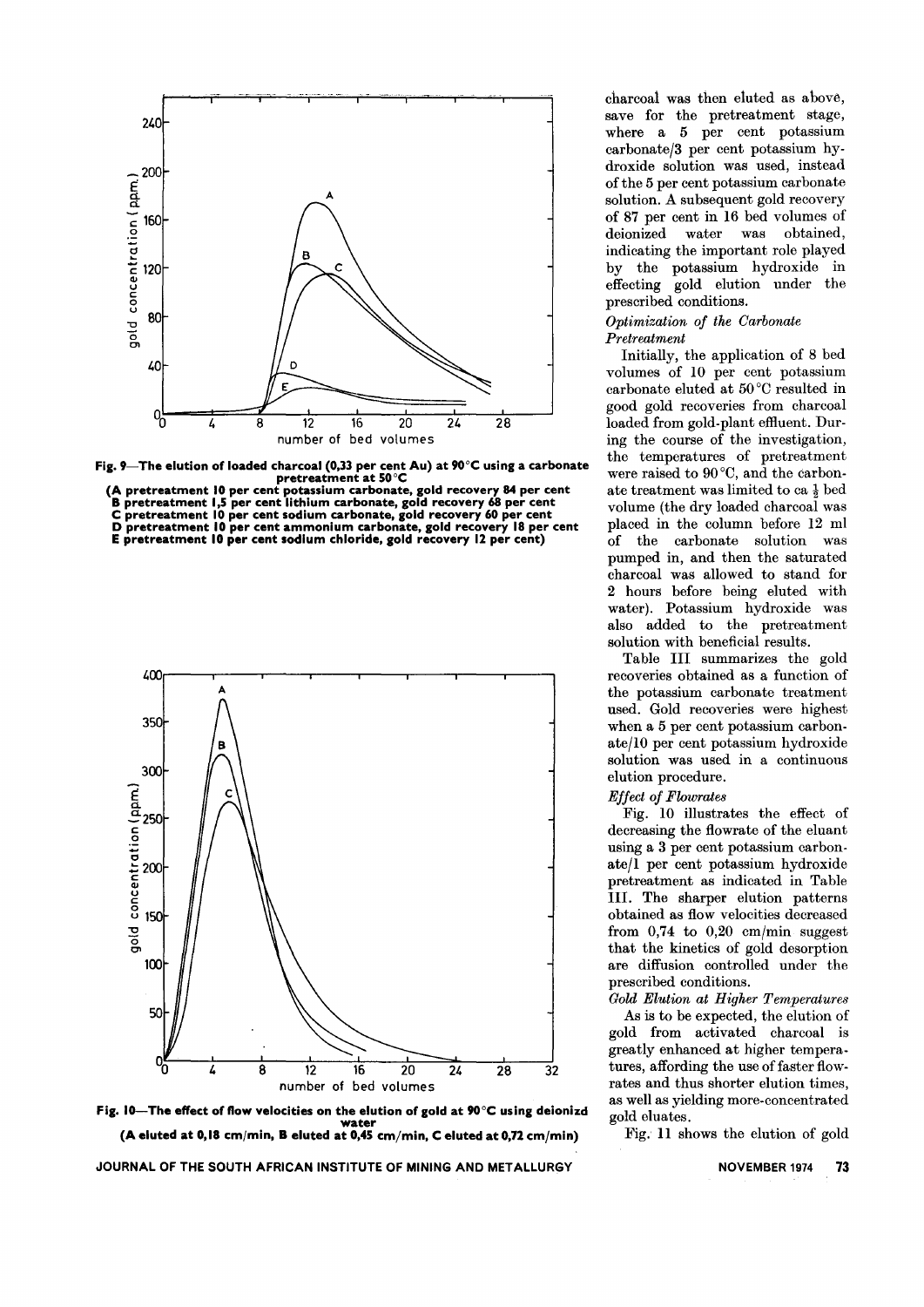THE OPTIMIZATION OF THE CARBONATE PRETREATMENT OF ACTIVATED CHARCOAL CONTAINING 0.3 PER CENT GOLD LOADED FROM GOLD-PLANT EFFLUENT

| Pretreatment                                                   | Flow<br>velocity<br>cm/min | No. of bed<br>volumes<br>(carbonate)<br>pretreat-<br>ment) | Temp. of<br>pretreat-<br>ment<br>۰C | Temp. of<br>elution<br>۰C | Gold recovery                                                                   |
|----------------------------------------------------------------|----------------------------|------------------------------------------------------------|-------------------------------------|---------------------------|---------------------------------------------------------------------------------|
| $1\%$ K <sub>2</sub> CO <sub>3</sub>                           | 2,37                       | 4                                                          | 50                                  | 90                        | 70% in 24 bed vol.                                                              |
| $5\%$ K <sub>2</sub> CO <sub>3</sub>                           | 0,74                       | 8                                                          | 50                                  | 90                        | $91\%$ in 19 bed vol.                                                           |
| $10\%$ K <sub>2</sub> CO <sub>3</sub>                          | 2,37                       | 8                                                          | 50                                  | 90                        | $48\%$ in 20 bed vol.                                                           |
| $0.5\%~{\rm K_{2}CO_{3}}^{+}$<br>$0.5\%$ KOH                   | 0,74                       | ca <sub>1</sub>                                            | 90                                  | 90                        | 35% in 24 bed vol.                                                              |
| $1\%$ K <sub>2</sub> CO <sub>3</sub> <sup>+</sup><br>$1\%$ KOH | 0,74                       | ca <sub>1</sub>                                            | 90                                  | 90                        | $73\%$ in 16 bed vol.<br>$82\frac{6}{6}$ in 24 bed vol.                         |
| $3\%$ K <sub>2</sub> CO <sub>3</sub> <sup>+</sup><br>$1\%$ KOH | 0,74                       | ca <sub>1</sub>                                            | 90                                  | 90                        | 88% in 16 bed vol.<br>$93\%$ in 24 bed vol.                                     |
| $5\%~{\rm K}_{2}{{\rm CO}_{3}}^{+}$<br>$3\%$ KOH               | 0,74                       | ca <sub>1</sub>                                            | 90                                  | 90                        | 96% in 16 bed vol.<br>$98\frac{6}{9}$ in 25 bed vol.                            |
| $5\%~{\rm K}_{2}{\rm CO}_{3}+$<br>3% KOH                       | 0,74                       | ı                                                          | 90                                  | 90                        | 98% in 16 bed vol.<br>$99\%$ in 25 bed vol.                                     |
| $10\,\%~\mathrm{K_{2}CO_{3}^{+}}$<br>5% KOH                    | 0,74                       | $\mathbf{I}$                                               | 90                                  | 90                        | $94\frac{9}{9}$ in 7 bed vol.<br>$98\frac{6}{6}$ in 12 bed vol.                 |
| $5\,\%~\mathrm{K_{2}CO_{3}^{+}}$<br>$10\%$ KOH                 | 0,74                       | ı                                                          | 90                                  | 90                        | $99\%$ in 24 bed vol.<br>$94\%$ in 7 bed vol.<br>$99\frac{6}{6}$ in 12 bed vol. |
|                                                                |                            |                                                            |                                     |                           | $100\%$ in 22 bed vol.                                                          |



Fig. II-The effect of temperature on the elution of gold at a flow velocity of 3,6 cm/min

at 120 to 140°C carried out at 3 to 4 bar using a 1 bed volume pretreatment of a 10 per cent potassium carbonate/5 per cent potassium hydroxide solution and eluting at a flow velocity of 3,5 cm/min. Elution at 140°C can be seen to yield a gold recovery of 95 per cent in 10 bed volumes, the complete elution taking 1,9 hours and yielding an eluate averaging 200 p.p.m. of gold. Alternatively, by use of selective elution, a 91 per cent recovery of gold can be obtained in an eluate averaging  $500$  p.p.m. of gold.

## Use of Municipal Water as Eluant

While the present study on elution has been confined to the use of a high-quality deionized water, the presence of relatively high concentrations of potassium in the eluate (Table III) suggest that suitably softened municipal water can be used as eluant. In comparative elution studies carried out at 90°C with 5 per cent potassium carbonate/ 3 per cent potassium hydroxide as the pretreatment reagent, the following gold recoveries were recorded after elution with 20 bed volumes of different types of water:

- 97,3 per cent with deionized water,
- 97,6 per cent with a 'soft' municipal water  $(25 p.p.m. of)$ calcium),
- 96,8 per cent with a 'medium' municipal water (103 p.p.m. of calcium),
- 81,7 per cent with a 'hard' municipal water (234 p.p.m. of calcium), and
- 93,1 per cent with a 'hard' municipal water suitably softened by the addition of potassium carbonate.

The above study suggests that medium-soft municipal waters can be satisfactorily used as eluants for the elution of gold from charcoal under the prescribed experimental conditions.

## Capacity of Regenerated Charcoals

Studies of equilibrium isothermal gold adsorption on charcoal loaded with potassium aurocyanide and subsequently eluted at  $90^{\circ}$ C by the prescribed process indicated no decrease in the capacity constant,  $k$ , when tested in a boric acid buffer solution containing 100 p.p.m. of gold as potassium aurocyanide. The regeneration of charcoal loaded from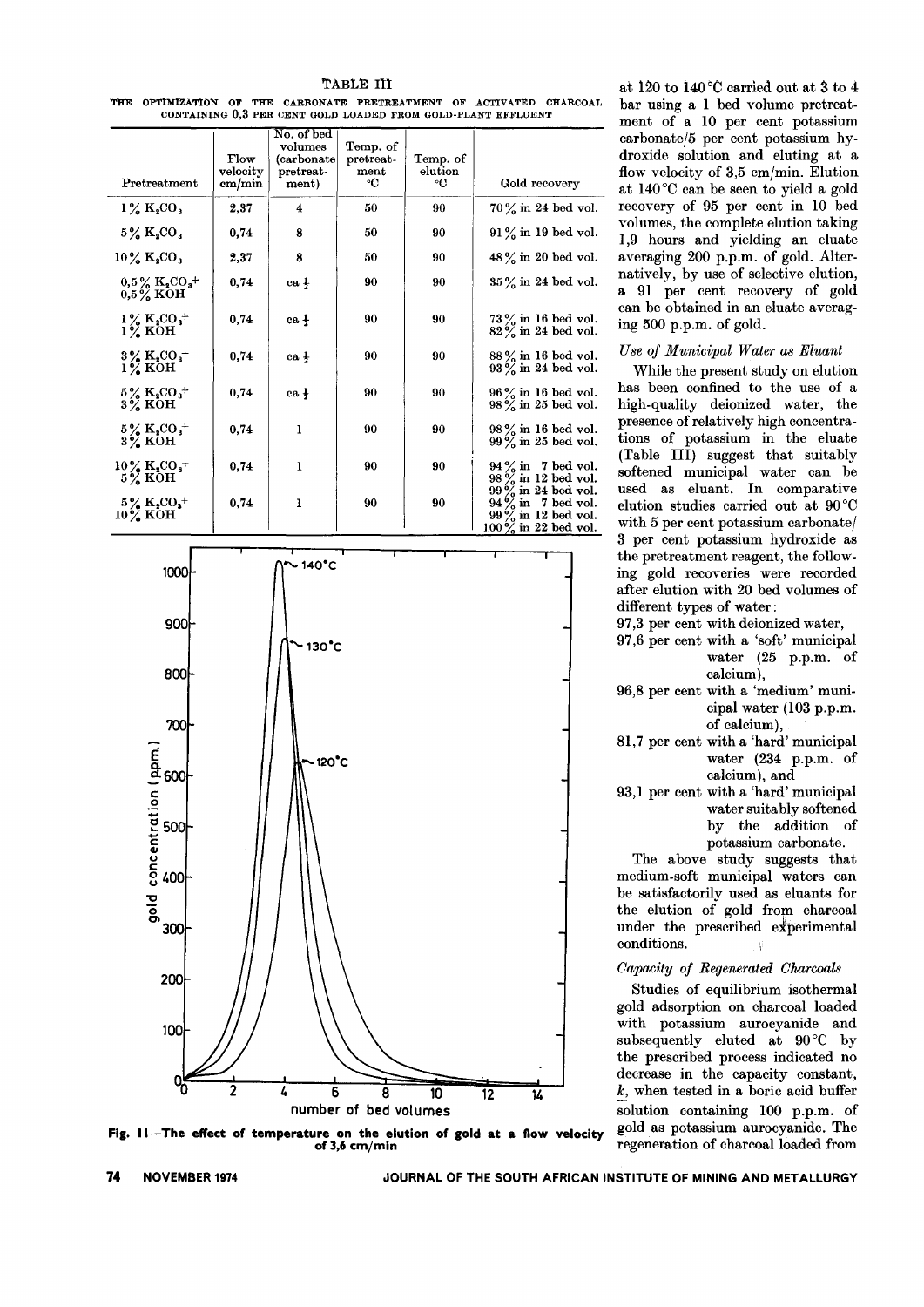gold-plant effiuent does, however, result in a decrease in the activity of the charcoal due to the presence of organic poisons. A soluble yellow organic fraction was, in fact, observed to elute with the otherwise<br>colourless gold eluate. Infrared colourless gold eluate. analysis of this organic fraction strongly suggested the presence of a saponified lubricating oil or grease. As the activity of such regenerated charcoal will almost surely be a function of the time period of initial loading, together with the elution characteristics of such organic poisons, further investigation is required in this direction.

## MECHANISM OF GOLD ADSORPTION

The investigation into the effects of sodium chloride and calcium chloride additions on the subsequent adsorption of gold onto activated charcoal suggested significant differences in the behaviour of the sodium and calcium ions, which were not completely explained in terms of ionic strength alone. While both species considerably aided gold adsorption, calcium additions produced the greatest effects on the charcoal capacity at concentrations well below that of sodium. Likewise, in the presence of an excess of the halide salts, calcium additions resulted in faster reaction rates within the pH range 3 to 11 when compared with sodium. Furthermore, the slopes and shapes of the equilibrium isotherms indicated some difference in the adsorption mechanism when calcium was present as a 'spectator' ion. The formation of a more strongly adsorbed calcium aurocyanide complex would be consistent with these findings.

What was most evident, however, was the inability of gold to adsorb in the complete absence of stabilizing cations such as sodium and calcium ions, suggesting the use of deionized water as an eluant for the recovery of gold from loaded charcoal. The adsorption isotherm carried out under reflux had shown this to be a distinct possibility.

Initial attempts to elute gold from charcoal that had been exposed to calcium ions met with no success, reinforcing the view that the gold was firmly adsorbed as either calcium aurocyanide or hydrogen aurocyanide, depending on the pH of the adsorption medium. Charcoal to which the gold had been added as potassium aurocyanide under neutral pH conditions responded poorly to water elution at 90°C. A pretreatment with sodium carbonate, however, enhanced the elution significantly. The original adsorption of gold as hydrogen aurocyanide rather than as potassium aurocyanide is suggested, the subsequent addition of sodium carbonate then producing the less firmly adsorbed sodium aurocyanide species:

$$
H^+ \operatorname{Au(CN)}_2^- + \tfrac{1}{2} \operatorname{Na}_2\!\mathrm{CO}_3 \rightleftarrows
$$

 $\rm Na^+~(Au(CN)^-_2 + \frac{1}{2}~H_2CO_3.$ 

The use of a carbonate pretreatment was then tried on the charcoal loaded from gold-plant effiuent that had previously failed to respond to elution with hot deionized water. The good recoveries of gold obtained after such a pretreatment strongly indicated the following reaction mechanism:

Ca  $Au_2CN_4 + Na_2CO_3 \rightleftarrows$ 

 $2Na \text{ Au(CN)}_2 + CaCO_3$ 

$$
Ca\ Au_2CN_4+K_2CO_3\rightleftarrows
$$

 $2K \text{Au(CN)}_2 + \text{CaCO}_3.$ 

The better recoveries obtained with potassium carbonate imply that potassium aurocyanide is less firmly adsorbed than is sodium aurocyanide.

Further evidence supporting, if not proving, the above mechanism was obtained from the analysis of the eluates for other adsorbed species (Table III). Gold was observed to elute as potassium aurocyanide, being antipathetic to the elution of both calcium and magnesium. Moreover, the analysis of the original loaded charcoal (Table I) strongly suggested the adsorption of gold as the calcium aurocyanide complex.

The acid leaching of loaded charcoal also provided some valuable information. A potassium carbonate pretreatment followed by water elution yielded a gold recovery of only 47 per cent, indicating either reduction of the loaded gold on the charcoal under such acid conditions (pH approaching 0), or the adsorption of gold as a more firmly held hydrogen aurocyanide complex. That subsequent pretreatment with a potassium carbonate/potassium hydroxide reagent, followed by a water elution, yielded an 89 per cent gold recovery suggests the latter mechanism. While some decomposition of gold to the metallic state (less than 11 per cent) may have taken place, it is nevertheless surprising that total reduction was not effected under such acid conditions.

It thus appears that the degree to which the various cyanide complexes of gold are adsorbed onto surface-active sites (activated charcoal) depends to a very large extent on the character of the complementary cation. Calcium aurocyanide appears to be the most strongly adsorbed complex in the following series:

 $Ca^{2+} > Mg^{2+} > H^+ > Li^+ > Na^+ > K^+.$ 

## **DISCUSSION**

The present findings regarding the mechanism of gold adsorption onto surface-active sites immediately emphasizes the important role played by both the calcium cation and the hydroxyl anion. The two species are antipathetic in that high calcium concentrations will favour gold adsorption, while high pH levels will decrease gold adsorption. As such, the findings may have wider ramifications when related to current metallurgical practice where lime is used to maintain pH levels in the cyanidation circuit. The detrimental effect caused by excess calcium<sup>6</sup> may be explained, in part at least, by the adsorption of calcium aurocyanide by gangue materials<sup>7</sup>. As the ionic strength of the adsorption medium has also been shown to play an important role in gold adsorption, the use of foul cyanidation liquors may also be expected to yield poor gold recoveries. The use of sodium hydroxide as a means of maintaining pH levels in the cyanidation circuit is suggested if increased reagent